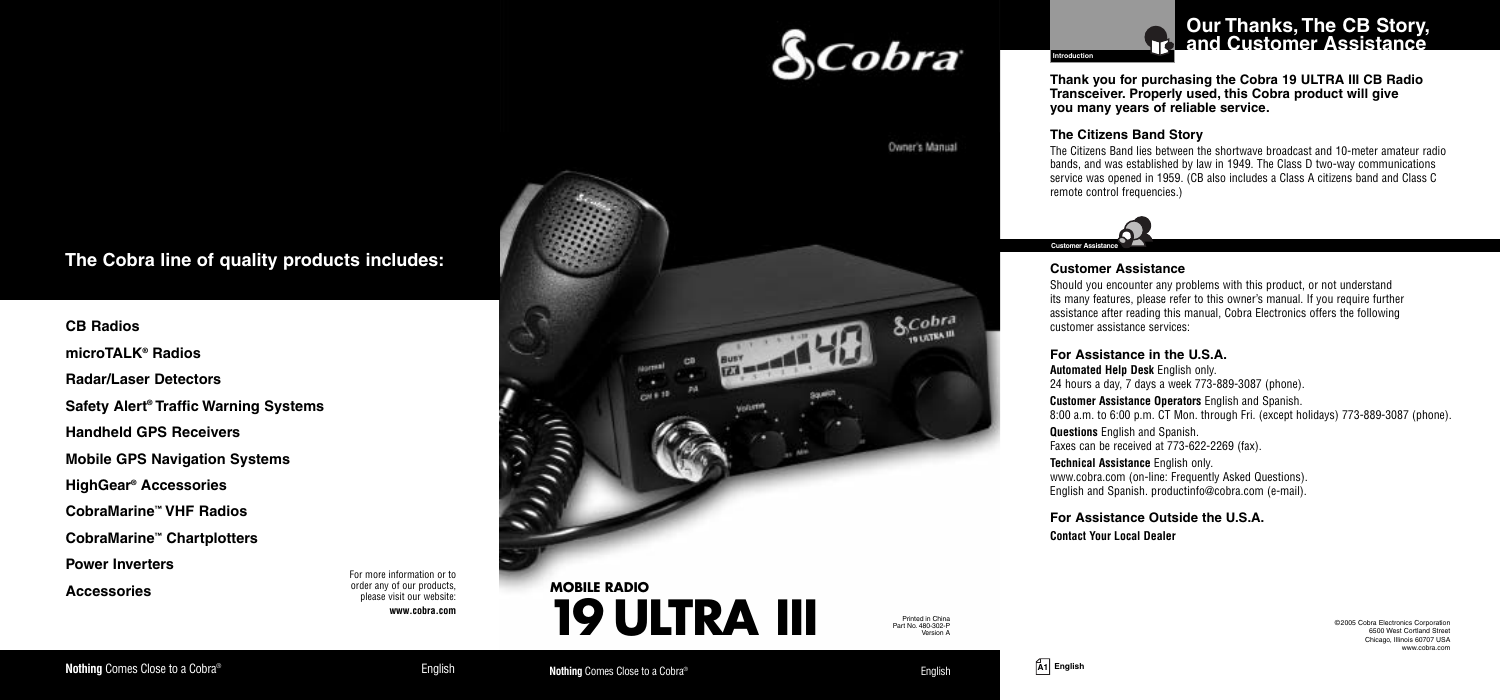## **Product Features**

## **Product Features • Product Features •**





**Antenna Connector**

**Power Connection**

## **Product Features and FCC Regulations**

**Shield**

**Talk Button**

### **Customer Service Order Form and Optional Accessories**

| <b>Order Form</b>         |                                      |           |         |
|---------------------------|--------------------------------------|-----------|---------|
|                           |                                      |           |         |
| Name                      |                                      |           |         |
| Address (No P.O. Boxes)   |                                      |           |         |
| City                      | State/Province                       | Zip       | Country |
| Telephone                 |                                      |           |         |
| <b>Credit Card Number</b> | Type: □ Visa □ MasterCard □ Discover | Exp. Date |         |

#### Customer Signature **Amount** SI

change without notice.

CB Radios microTALK® Radios Radar/Laser Detectors Safety Alert ® Traffic Warning Systems Handheld GPS Receivers Mobile GPS Navigation Systems HighGear ® Accessories

Power Inverters Accessories

| Amount Shipping/Handling*                              | Item#                                       | <b>U.S. Cost Each</b>              | Qty                 | <b>Amount</b> |
|--------------------------------------------------------|---------------------------------------------|------------------------------------|---------------------|---------------|
| $$10.00$ or less $$3.00$<br>$$10.01-S25.00$ \$5.50     |                                             |                                    |                     |               |
| $$25.01 - $50.00 $ \$7.50                              |                                             |                                    |                     |               |
| $$50.01 - $90.00  $10.50$<br>\$90.01-\$130.00 \$13.50  |                                             |                                    |                     |               |
| \$130.01-\$200.00. \$16.50                             |                                             |                                    |                     |               |
| \$200.01 plus 10% of<br>purchase                       |                                             |                                    |                     |               |
|                                                        |                                             |                                    |                     |               |
| *For AK. HI and PR add<br>additional \$26.95 for FedEx | Tax Table                                   |                                    | U.S. Subtotal       |               |
| Next Day or \$10.95 for<br>FedEx 2nd Day. Excludes     | California  7.25%<br>Illinois $\ldots$ . 9% | Michigan 6%<br>$Ohio. \ldots. 6\%$ | (Tax if Applicable) |               |
| weekend and holiday<br>shipments.                      | Indiana $6\%$                               | Pennsylvania 6%<br>Wisconsin5%     | Shipping/Handling   |               |
| Please allow two to three                              |                                             |                                    | <b>Total</b>        |               |
| weeks for delivery in the<br>U.S. Prices subject to    |                                             | Antianal Aaaaaaaniaa               |                     |               |

**Optional Accessories**<br>**You can find quality Cobra products and accessories at** your local Cobra dealer, or in the U.S.A., you can order directly from Cobra.

#### **Ordering from U.S.A. The Cobra line of quality products includes:**

Call 773-889-3087 for pricing or visit www.cobra.com.

**For credit card orders,** complete and return this order form to fax number 773-622-2269. Or call 773-889-3087 (Press 1 from the main menu) 8:00 a.m. to 6:00 p.m. CT, Monday through Friday.

#### **Make check or money order payable to:**

Cobra Electronics, Attn: Accessories Dept. 6500 West Cortland Street, Chicago, IL 60707 USA CobraMarine™ VHF Radios CobraMarine™ Chartplotters

**To order online,** please visit our website: www.cobra.com

**Nothing** Comes Close to a Cobra<sup>®</sup> A3



• Front Panel Microphone Connector

### **FCC Regulations •**

**RX TX**

**Microphone Connector Detail**

#### **FCC Regulations**

FCC regulations permit only "transmission" (one-party to another) rather than "broadcast" (to a wide audience). Thus, advertising is not allowed on CB channels because that is "broadcasting".

**Audio**

#### **FCC Warnings**

All transmitter adjustments other than those supplied by the manufacturer as front panel operating controls, must be made by, or under the supervision of, the holder of an FCC-issued general Radio-Telephone Operator's License.

Replacement or substitution of transistors, regular diodes or other parts of a unique nature, with parts other than those recommended by Cobra, may cause violation of the technical regulations of Part 95 of the FCC Rules, or violation of Type Acceptance requirements of Part 2 of the Rules.

You should read and understand Part 95 (included with this unit) of the FCC Rules and Regulations, before operating your Cobra radio, even though the FCC no longer requires you to obtain an operator's license.

**Features** • 40 CB Radio Channels • Instant Channels 9/19 NOR • PA System • Compact Size • Nine Foot Microphone Cord

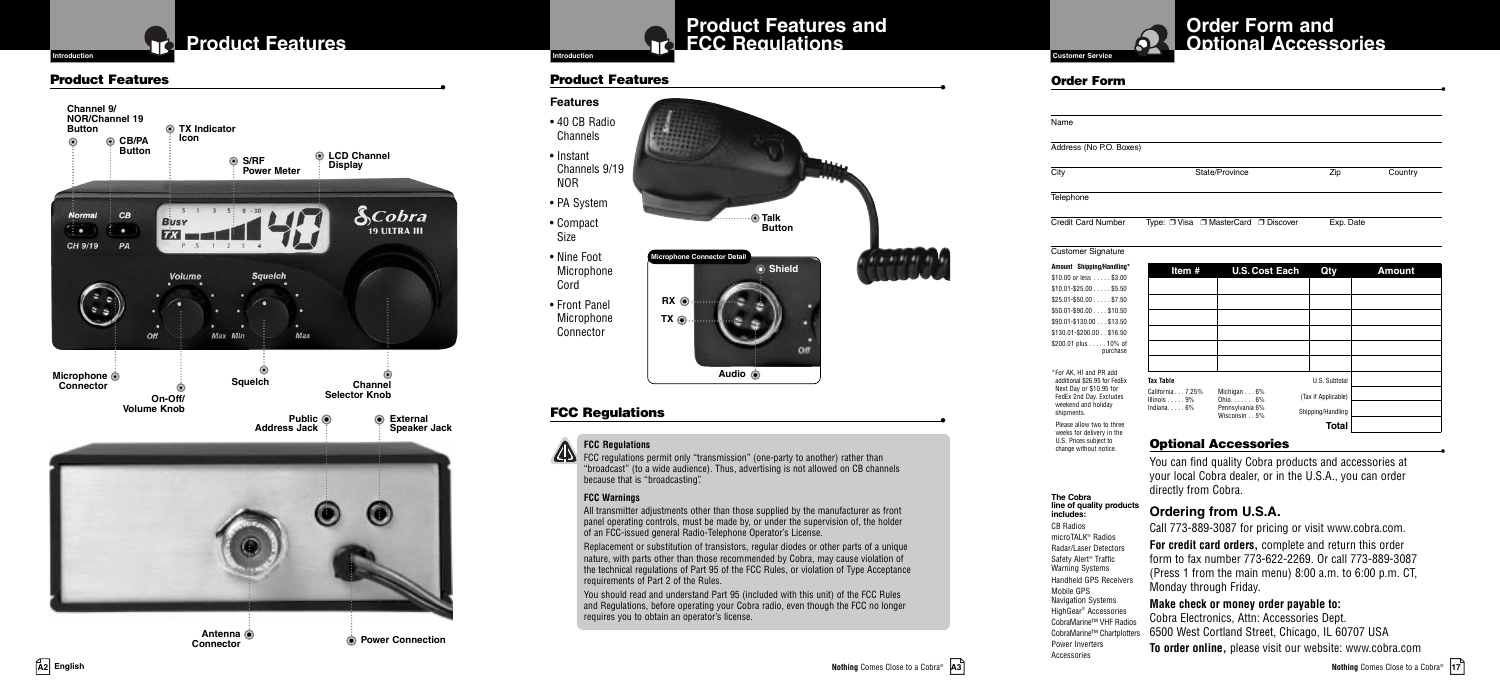## **Contents**

## **Introduction**

**Introduction**

#### $\sqrt{2}$ **Installation and Start-Up**

|--|--|

#### $\mathbf{\Omega}$ **Operating Your Mobile Radio**

### $\bigodot$ **Warranty**

 $\Omega$ 

|--|

## **Customer Assistance**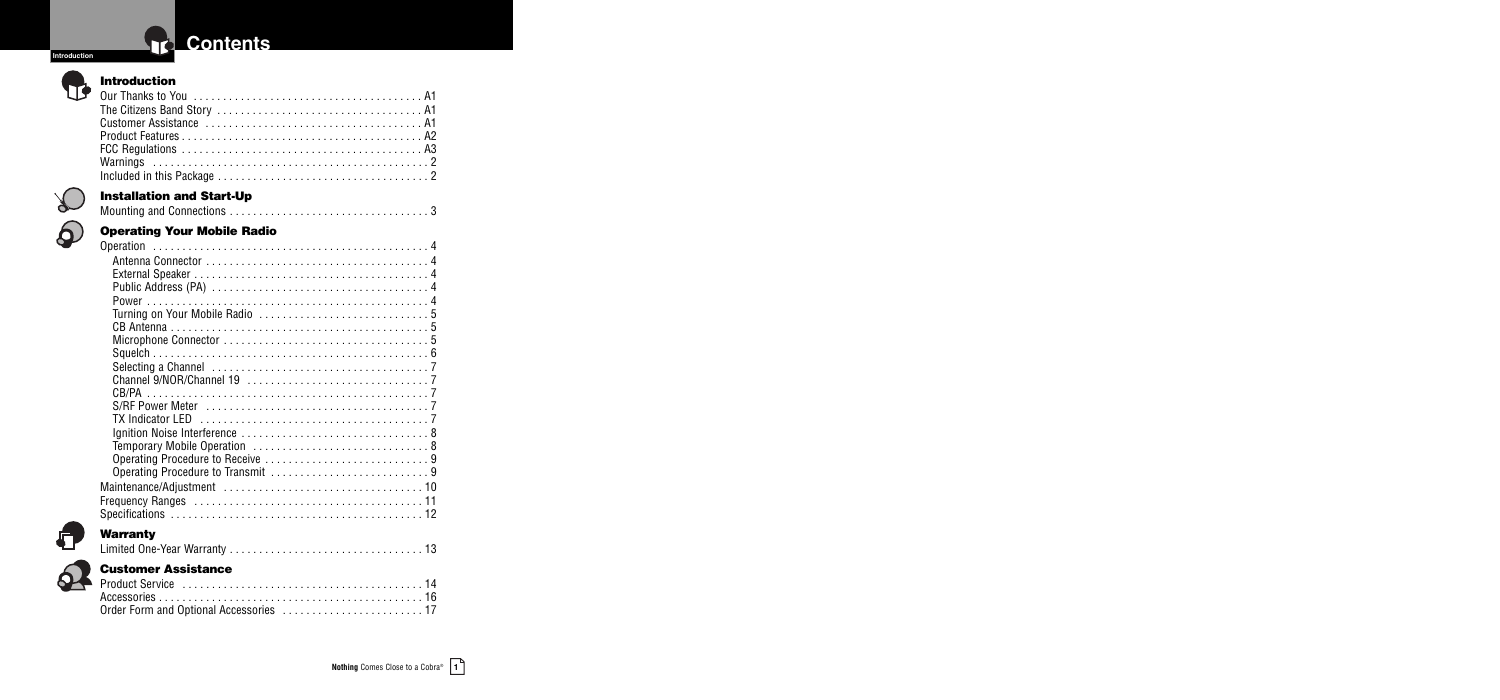## **Warnings and Integration Included in this Package**

## **Warnings •**

### **REPLACEMENT WARNING**

**243** Replacement or substitution of certain parts with replacements other than those recommended by Cobra may be a violation of the technical regulations of Part 95 of the FCC rules, or of Type Acceptance requirements of Part 2 of those rules.

When making adjustments, be sure to re-read applicable portions of this instruction manual to make certain you are following correct procedure and that the radio was properly installed.

#### A FEW RULES THAT SHOULD BE OBEYED

- **1.** You are not allowed to carry on a conversation with another station for more than five minutes at a time without taking a one-minute break to give others a chance to use the channel.
- **2.** You are not allowed to blast others off the air by overpowering them with illegally amplified transmitter power or illegally high antennas.
- **3.** You are not allowed to use CB to promote illegal activities.
- **4.** You are not allowed to use profanity.
- **5.** You may not play music in your CB.

#### CHANNEL 9 EMERGENCY MESSAGES

Use Channel 9 for emergency messages only. The FCC gives the following examples of permitted and prohibited types of communications for use on Channel 9. These are guidelines and are not intended to be all-inclusive. **Permitted:** "A tornado sighted six miles of town."

### **Included in this Package •**

**You should find all of the following items in this package:**



**PDX IV** 



## **Mounting** and **Connections**

**Mounting and Connections**<br> **Select a location for the transceiver and microphone bracket that is convenient for** operation. In automobiles, the transceiver is usually mounted to the underneath of the dash panel, with the microphone bracket beside it.







A universal mounting bracket is supplied along with self tapping screws and star washers. The transceiver is held in the universal mounting bracket by two thumb screws, permitting adjustment at the most convenient angle.

### **To mount and connect your transceiver:**

**1.** Hold the radio with mounting bracket in the exact location desired. Remove the mounting bracket and use it as a template to mark the location for the mounting screws.

- **2.** Drill necessary holes and secure mounting bracket in location.
- **3.** Connect the antenna cable plug to the receptacle marked "ANT" on the back of the unit.
- **4.** Connect the red lead of the DC power cord to an accessory 12 volt fuse.

**5.** Connect the black lead to the negative side of the automobile. This is usually the chassis. Any convenient location with good electrical contact (remove paint) may be used.

#### **ID** NOTE Before installing the CB radio, visually check the



vehicle battery connections to determine which battery terminal, positive or negative (positive is the larger of the two) is grounded to the engine block (or chassis).

- **6.** Mount the microphone bracket on right side of the transceiver or near it using two screws supplied. When mounting in an automobile, place the bracket under the dash so the microphone is readily accessible.
- **7.** Attach the four pin microphone cable to receptacle on front of unit and install unit in bracket securely.

**2 English**

 $|00|$  $55$ UU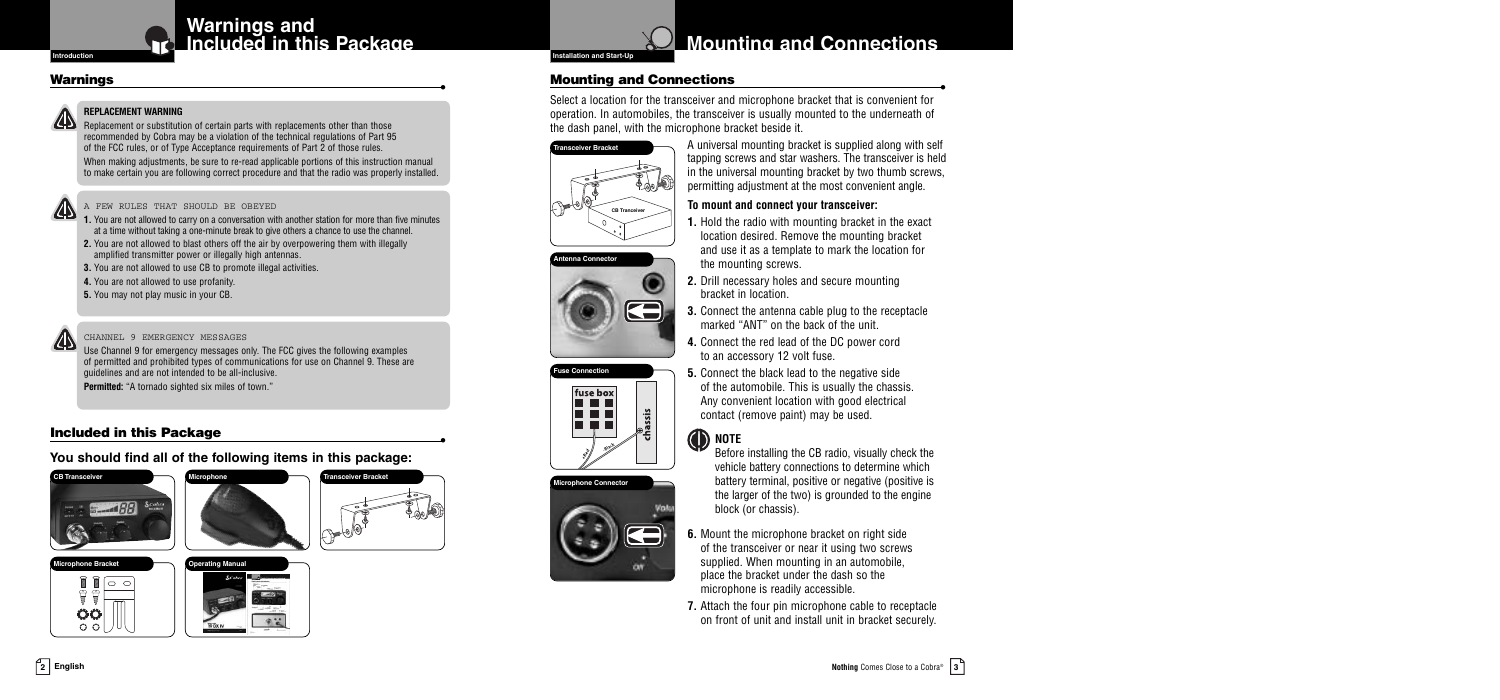## **Operating Your Mobile Radio**<br> **Operating Your Mobile Radio**

## **Operation •**

**External Speaker Jack**



#### **Antenna Connector**

This female **Connector** on the rear panel permits connection of the transmission line cable male connector to the transceiver.

#### **External Speaker**

The external speaker jack on the rear panel is used for an **External Speaker**. The external speaker should have 8-ohm impedance and be rated to handle at least 4.0 watts. When the external speaker is plugged in, the internal speaker is automatically disconnected.

## **ID** NOTE

Cobra external speakers are rated 15 watts.



## **Public Address (PA)**

 $\bigoplus$ 

 $\bullet$ ca

An external **PA** speaker may be connected to the **PA** speaker jack when used as a public address system. The speaker should be directed away from the microphone to prevent acoustic feed-back. Physical separation or isolation of the microphone and speaker must be employed when operating the **PA** at high output levels.

#### **Power**



These wires supply **Power** to the CB radio. This cable is permanently attached to the radio. If you wish to remove the radio after installation, disconnect at fuse holder and ground connector.



## **Operation •**



#### **Turning on Your Mobile Radio** Turn the **On-Off/Volume** knob clockwise to turn

the power **on** and set the desired listening volume.

#### **CB Antenna**

Only a properly matched **Antenna** system will allow maximum power output. In mobile installations (cars, trucks, boats, etc.), an **Antenna** system that is non-directional should be used. When installed in a boat, the transceiver will not operate at maximum efficiency without a ground plate unless the vessel has a steel hull. Before installing the transceiver in a boat, consult your dealer for information regarding an adequate grounding system.

## **ID** NOTE

Cobra loaded-type antenna models HGA 1000 and HGA 1500 are highly recommended for most installations. Consult your Cobra dealer for further details (or see order form on page 17).

Three-way combination antennas are available which allow operation of all three bands (AM-FM and CB), using a single antenna. However, use of this type of antenna usually results in less than normal transmit and receive range when compared to a standard-type "Single Band" antenna designed for CB only.

#### **Microphone Connector**

**Microphone Connector**

Allows for convenient removal of the **Microphone** plug when storage is required. The **Microphone** MUST be connected to the unit at all times, when in use, for proper operation.

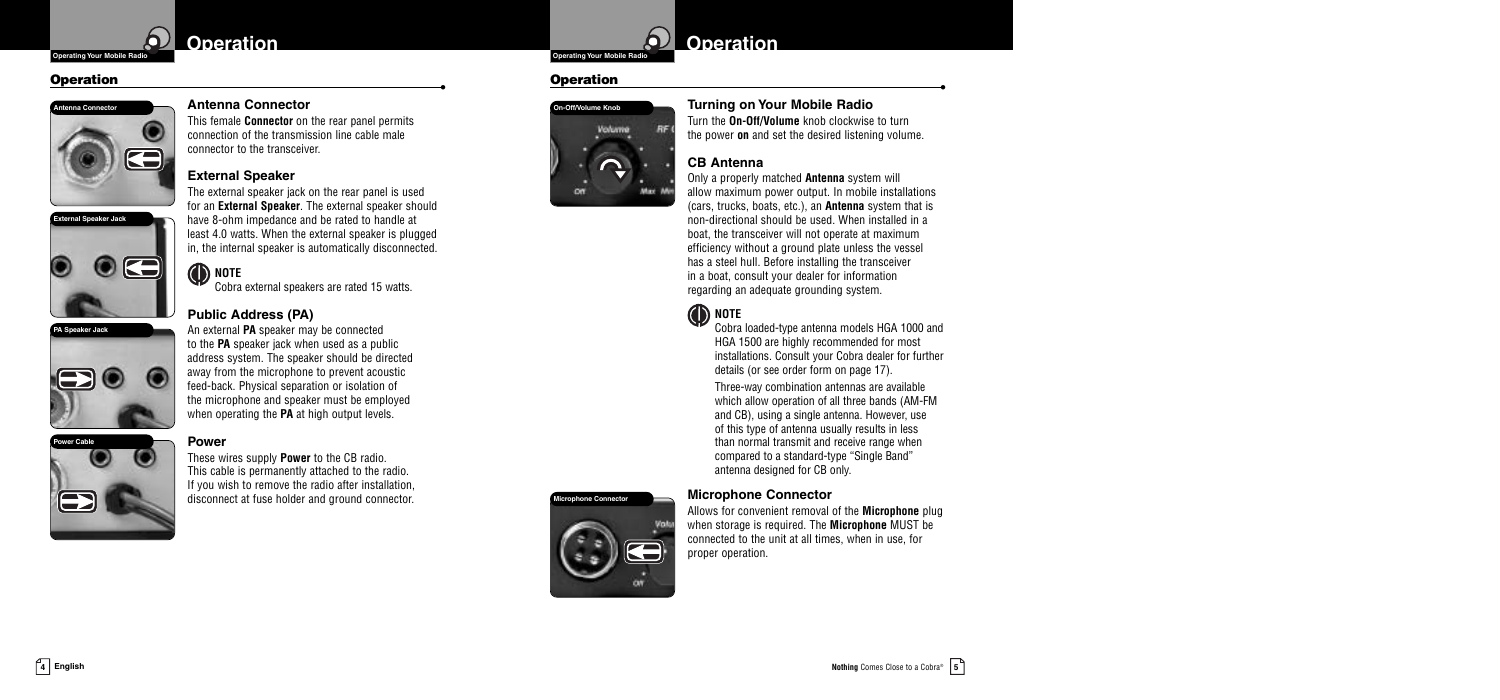## **Operation •**

### **Squelch**

This control is used to cut **off** or eliminate receiver background noise in the absence of an incoming signal. Adjust until the receiver noise disappears. This will require the incoming signal to be slightly stronger than average receiver noise. Further clockwise rotation will increase the threshold level which a signal must overcome in order to be heard. Only strong signals will be heard at a maximum clockwise setting. **Squelch** is the "control gate" for incoming signals.



**To squelch your radio:**

**1.** Full clockwise rotation closes the gate, allowing only very strong signals to enter.

- **2.** Full counterclockwise rotation opens the "gate," allowing all signals in.
- **3.** To achieve the Desired Squelch Setting (DSS), turn the **Squelch** control counterclockwise until you hear noise. Now turn the control clockwise just until the noise stops. This is the DSS setting.

| <b>Gate Closed</b> | Gate Open       | Desired Squ      |
|--------------------|-----------------|------------------|
|                    |                 | <b>Strong Si</b> |
|                    |                 | <b>Medium S</b>  |
| Weak Signals       | Weak Signals    | <b>Weak Sig</b>  |
|                    | Noise $\bullet$ | Noise • • •      |

#### **Designed Setting** (DSS)  $_{\text{mals}} \ldots \ldots \bullet$  $\mathbf{S}$ iqnals $\cdots$  $\bullet$  $\blacksquare$ . . . . . . . . . . 0



## **Operation •**





**Channel 9/NOR/Channel 19** Set **CH 9** to obtain instant access to the emergency channel. Set **NOR** position to use the channel knob to choose any of the 40 channels. Set **CH 19** to obtain instant access to the information and calling channel.

**Selecting a Channel** Rotate the **Channel** knob clockwise until desired channel is displayed.

### **CB/PA**



**CB/PA Button**

**S/RF Power Meter**

In the **CB** position, the **PA** function is disabled and the unit will transmit and receive on the selected channel. The **PA** function should not be used unless a **PA** speaker is connected. In the **PA** position, the transmit function is disabled and the microphone output will go only to the **PA** speaker.

### **S/RF Power Meter**



Shows relative transmitter **RF** output power and input signal strength when receiving. The Liquid Crystal Display (LCD) segments increase with signal strength.

### **TX Indicator**



The **TX Indicator** will light when in the transmit mode. "Busy" will appear when there is an incoming signal.



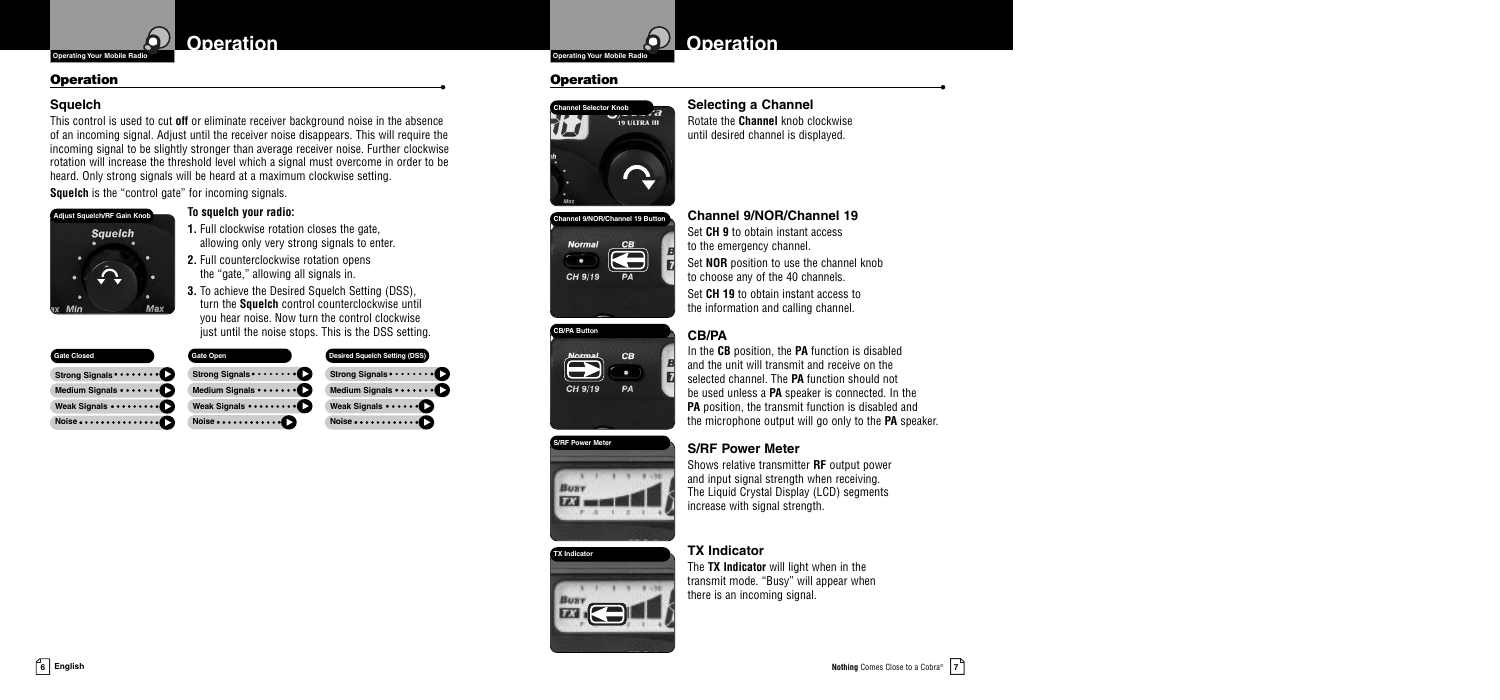## **Operation •**

#### **Ignition Noise Interference**

Use of a mobile receiver at low signal levels is normally limited by the presence of electrical noise. Under most operating conditions, when signal level is adequate, the background noise does not present a serious problem. Also, when extremely low level signals are being received, the transceiver may be operated with vehicle engine turned off. The unit requires very little current and therefore will not significantly discharge the vehicle battery.

Even though this radio has an automatic noise limiter, in some installations ignition interference may be high enough to make good communications impossible. Consult your authorized Cobra dealer or a two-way radio technician for help in locating and correcting the source of severe noise.

#### **Temporary Mobile Operation**

For **Temporary Mobile Operation**, you may want to purchase an additional cigarette lighter adapter from your Cobra dealer. This adapter and a magnetic mount antenna allow you to quickly "install" your transceiver for temporary use.



## **ID** NOTE

**Red Wire** is connected to positive side of socket center tip. **Black Wire** is connected to negative side contacts. Radio resets to CH 9 when connected to cigarette lighter plug. When using the unit with cigarette adapter. turn **off** when not in use to avoid draining the battery.



## **Operation •**





Be sure that power cord, antenna and microphone are connected to the proper connectors before proceeding further. The **CB/PA** switch should be in the CB position.

**Operating Procedure to Receive**

**To receive:**



counterclockwise until incoming signal is heard.

**3.** Select the desired channel.

**4.** Set the **On-Off/Volume** knob and the **Squelch** knob to a comfortable listening level.

### **Operating Procedure to Transmit**

Be sure the antenna is properly connected to the radio before transmitting. Prolonged transmitting without an antenna, or with a poorly matched antenna, could cause damage to the transmitter.



### **To transmit:**

**1.** Select the desired channel.

**2.** The receiver and transmitter are controlled by the **Press-to-Talk** switch on the microphone. Press the switch and the transmitter is activated; release switch to receive. When transmitting (on a clear channel), hold the microphone two inches from the mouth and speak clearly in a normal voice.



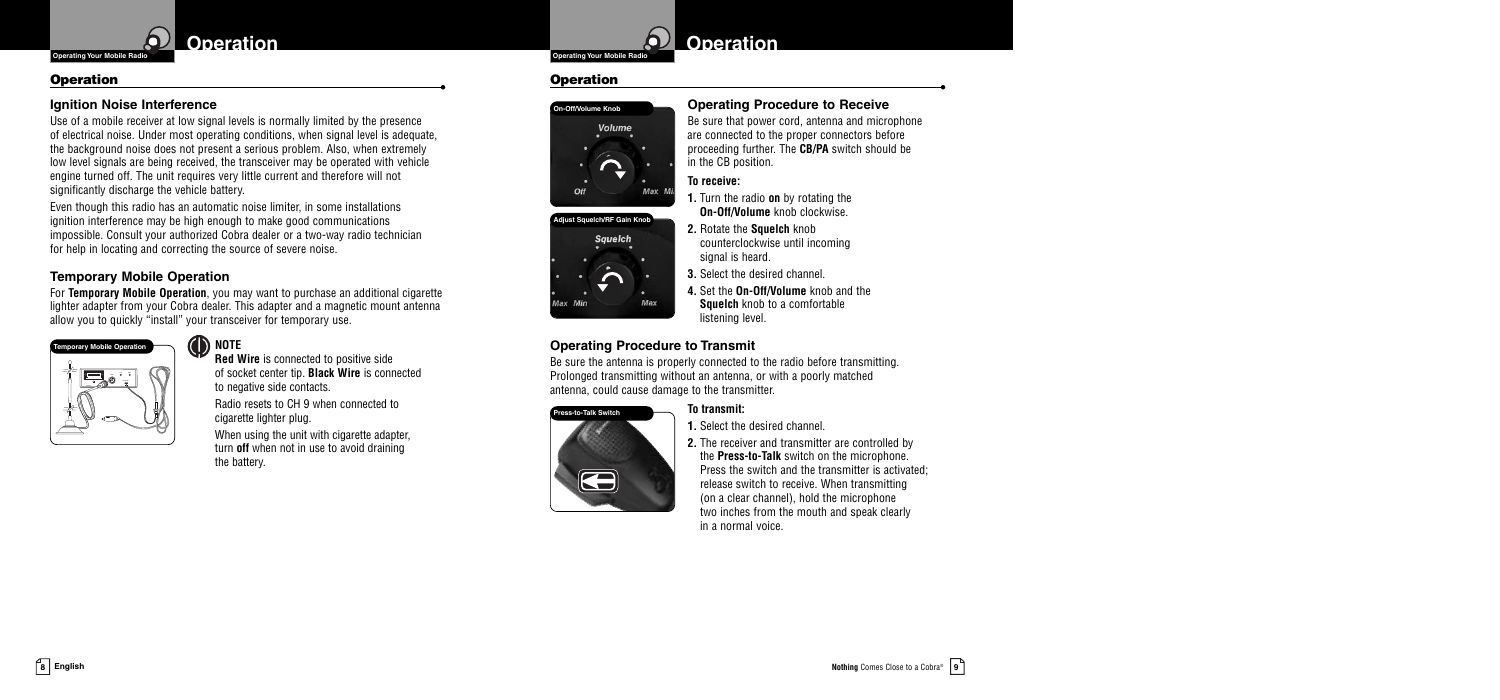## **Maintenance/Adjustment**

 $\boldsymbol{\Delta}$ 

 $\overline{\phantom{a}}$  **Operating Your Mobile Radio** 

**Maintenance/Adjustment**<br> **•** Your Cobra CB transceiver is specifically designed for the environment encountered in mobile installations. The use of all solid state circuitry and its light weight result in high reliability. Should a failure occur, however, review the following, then if necessary, replace parts only with identical parts. Do not substitute.



**Check Fuses in DC Power Cord**

- **1.** Check connections to the source of power and make sure it is the 13.8 VDC required to operate your radio.
- **2.** Check the fuses in the DC power cord. The main power lead (red) has a two amp 3AG type fuse in its holder. Use only the above specified type and size fuse for maximum protection. Failure to do so will void the warranty.
- **3.** Make certain the microphone is properly plugged in.
- **4.** Make certain the antenna is properly assembled and connected.

If you are unable to correct the problem, refer to product service on page 14 for the correct procedure for warranty and post-warranty service from Cobra.







## **Frequency Ranges**

**Frequency Ranges**<br>The Cobra 19 ULTRA III transceiver represents one of the most advanced AM two-way radios for use as a Class D station in the Citizens Radio Service. This unit features advanced Phase Lock Loop (PLL) circuitry providing complete coverage of all 40 CB channels.

| CB<br><b>Channel</b> | <b>Channel Frequency</b><br>in MHz | CВ<br><b>Channel</b> | <b>Channel Frequency</b><br>in MHz |
|----------------------|------------------------------------|----------------------|------------------------------------|
| 1                    | 26.965                             | 21                   | 27.215                             |
| $\overline{2}$       | 26.975                             | 22                   | 27.225                             |
| 3                    | 26.985                             | 23                   | 27.255                             |
| $\overline{4}$       | 27.005                             | 24                   | 27.235                             |
| 5                    | 27.015                             | 25                   | 27.245                             |
| 6                    | 27.025                             | 26                   | 27.265                             |
| $\overline{7}$       | 27.035                             | 27                   | 27.275                             |
| 8                    | 27.055                             | 28                   | 27.285                             |
| 9                    | 27.065                             | 29                   | 27.295                             |
| 10                   | 27.075                             | 30                   | 27.305                             |
| 11                   | 27.085                             | 31                   | 27.315                             |
| 12                   | 27.105                             | 32                   | 27.325                             |
| 13                   | 27.115                             | 33                   | 27.335                             |
| 14                   | 27.125                             | 34                   | 27.345                             |
| 15                   | 27.135                             | 35                   | 27.355                             |
| 16                   | 27.155                             | 36                   | 27.365                             |
| 17                   | 27.165                             | 37                   | 27.375                             |
| 18                   | 27.175                             | 38                   | 27.385                             |
| 19                   | 27.185                             | 39                   | 27.395                             |
| 20                   | 27.205                             | 40                   | 27.405                             |

## **10 English**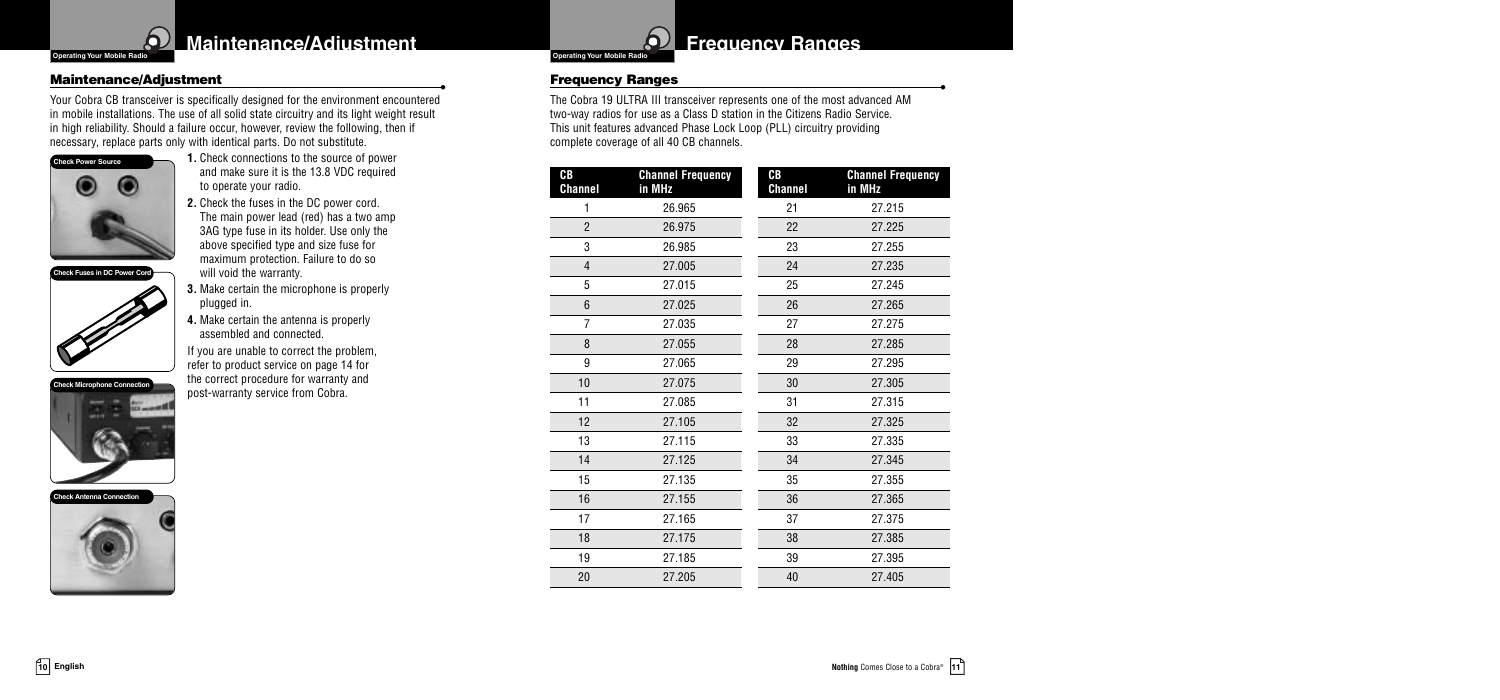#### **Specifications Operating Your Mobile Radio Warranty**

#### **Specifications •**

b.

| General                            |                                                                                                           |
|------------------------------------|-----------------------------------------------------------------------------------------------------------|
| Channels                           | $CB - 40 CH$                                                                                              |
| <b>Frequency Range</b>             | CB - 26.965 to 27.405 MHZ                                                                                 |
| <b>Frequency Tolerance</b>         | $0.005 \%$                                                                                                |
| <b>Frequency Control</b>           | PLL (Phase Lock Loop) Synthesizer                                                                         |
| <b>Operating Temperature Range</b> | $-30^{\circ}$ C TO + 65° C                                                                                |
| Microphone                         | Plug-in Electret                                                                                          |
| Input Voltage                      | 13.8VDC nom. (negative ground)                                                                            |
| <b>Current Drain</b>               | Transmit: AM full mod., 1.4A (maximum)<br>Receive: Squelched, 0.9 A;<br>full audio output, 1.2A (nominal) |
| Size                               | $6\frac{7}{8}$ " D x $6\frac{3}{4}$ " W x $1\frac{7}{8}$ " H                                              |
| Weight                             | 3.25 lbs.                                                                                                 |
| Antenna Connector                  | <b>UHF: SO-239</b>                                                                                        |
| Meter                              | LCD's; indicates relative power<br>output and received signal strength                                    |
| <b>Transmitter</b>                 |                                                                                                           |
| Power Output                       | 4 watts                                                                                                   |
| Modulation                         | AM (Amplitude Modulation)                                                                                 |
| <b>Frequency Response</b>          | 300 to 3000 Hz                                                                                            |
| Output Impedance                   | 50 ohms, unbalanced                                                                                       |
| Receiver                           |                                                                                                           |
| Sensitivity                        | Less than $1 \mu V$ for $10dB(S+N)$                                                                       |
| Selectivity                        | 6 dB @ 7 KHz, 60 dB @ 10KHz                                                                               |
| <b>Image Rejection</b>             | 60 dB, typical                                                                                            |
| <b>Adjacent-Channel Rejection</b>  | 50 dB, typical                                                                                            |
| Automatic Noise Limiter            | Built-in                                                                                                  |



## **Warranty and Trademark Acknowledgement**

### **Limited One-Year Warranty •**

### **For Products Purchased in the U.S.A.**

Cobra Electronics Corporation warrants that its Cobra CB radios, and the component parts thereof, will be free of defects in workmanship and materials for a period of one year from the date of first consumer purchase. This warranty may be enforced by the first consumer purchaser, provided that the product is utilized within the U.S.A.

Cobra will, without charge, repair or replace, at its option, defective CB radios, products or component parts upon delivery to the Cobra Factory Service department, accompanied by proof of the date of first consumer purchase, such as a duplicated copy of a sales receipt.

You must pay any initial shipping charges required to ship the product for warranty service, but the return charges will be at Cobra's expense, if the product is repaired or replaced under warranty.

This warranty gives you specific legal rights, and you may also have other rights which may vary from state to state.

**Exclusions: This limited warranty does not apply:** 1) To any product damaged by accident; 2) In the event of misuse or abuse of the product or as a result of unauthorized alterations or repairs; 3) If the serial number has been altered, defaced or removed; 4) If the owner of the product resides outside the U.S.A.

All implied warranties, including warranties of merchantability and fitness for a particular purpose are limited in duration to the length of this warranty. Cobra shall not be liable for any incidental, consequential or other damages; including, without limitation, damages resulting from loss of use or cost of installation.

Some states do not allow limitations on how long an implied warranty lasts and/or do not allow the exclusion or limitation of incidental or consequential damages, so the above limitations may not apply to you.

#### **For Products Purchased Outside the U.S.A.**

Please contact your local dealer for warranty information.

**Trademark Acknowledgement**<br> **Cobra®, Nothing Comes Close to a Cobra® and the snake design are registered** trademarks of Cobra Electronics Corporation, USA. Cobra Electronics Corporation™ is a trademark of Cobra Electronics Corporation, USA.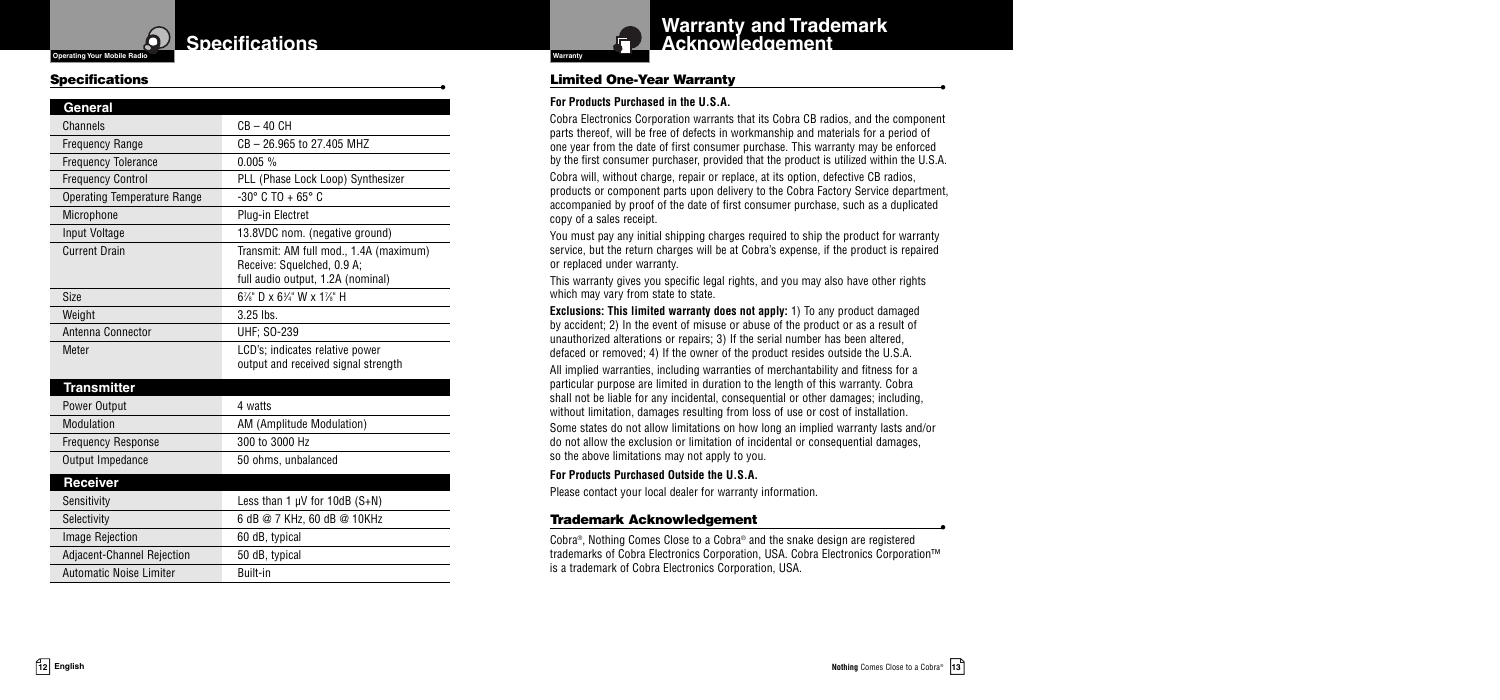

**Product Service**<br>**If you have any questions about operation or installing your new** Cobra product, or if you are missing parts…

**Please call Cobra first! DO NOT RETURN THIS PRODUCT TO THE STORE! See customer assistance on page A1.**

### **For Products Purchased in the U.S.A.**

If your product should require factory service, please call Cobra first before sending your radio. This will ensure the fastest turn-around time on your repair. You may be asked to send your radio to the Cobra factory. It will be necessary to furnish the following to have the product serviced and returned.

- **1.** For warranty repair include some form of proof-of-purchase, such as a mechanical reproduction or carbon of a sales receipt. If you send the original receipt, it cannot be returned.
- **2.** Send the entire product.
- **3.** Enclose a description of what is happening with the radio. Include a typed or clearly printed name and address of where the radio is to be returned.
- **4.** Pack radio securely to prevent damage in transit. If possible, use the original packing material.
- **5.** Ship prepaid and insured by way of a traceable carrier such as United Parcel Service (UPS) or Priority Mail to avoid loss in transit to Cobra Factory Service, Cobra Electronics Corporation, 6500 West Cortland Street, Chicago, Illinois 60707 U.S.A.
- **6.** If the radio is in warranty, upon receipt of your radio it will either be repaired or exchanged depending on the model.

Please allow approximately three to four weeks before contacting Cobra for status. If the radio is out of warranty, a letter will automatically be sent informing you of the repair charge or replacement charge. If you have any questions, please call 773-889-3087 for assistance.



## **Product Service**

### **For Products Purchased in Canada**

For out of warranty service, ship prepaid this product to: AVS Technologies Inc., 2100 Trans Canada Hwy S., Montreal, Quebec, H9P 2N4. We reserve the right to repair or replace the radio with an equivalent product. Please include the following information: Date of Purchase, Model Number, Dealer Purchased From, Dealer Address, Dealer Phone Number.

## **For Products Used in Canada**

#### **Industry Canada Notice**

Operation is subject to the following two conditions: 1) this device may not cause interference, and 2) this device must accept any interference, including interference that may cause undesired operation of this device.

### **For Products Purchased Outside the U.S.A. or Canada**

Please contact your local dealer for product service information.